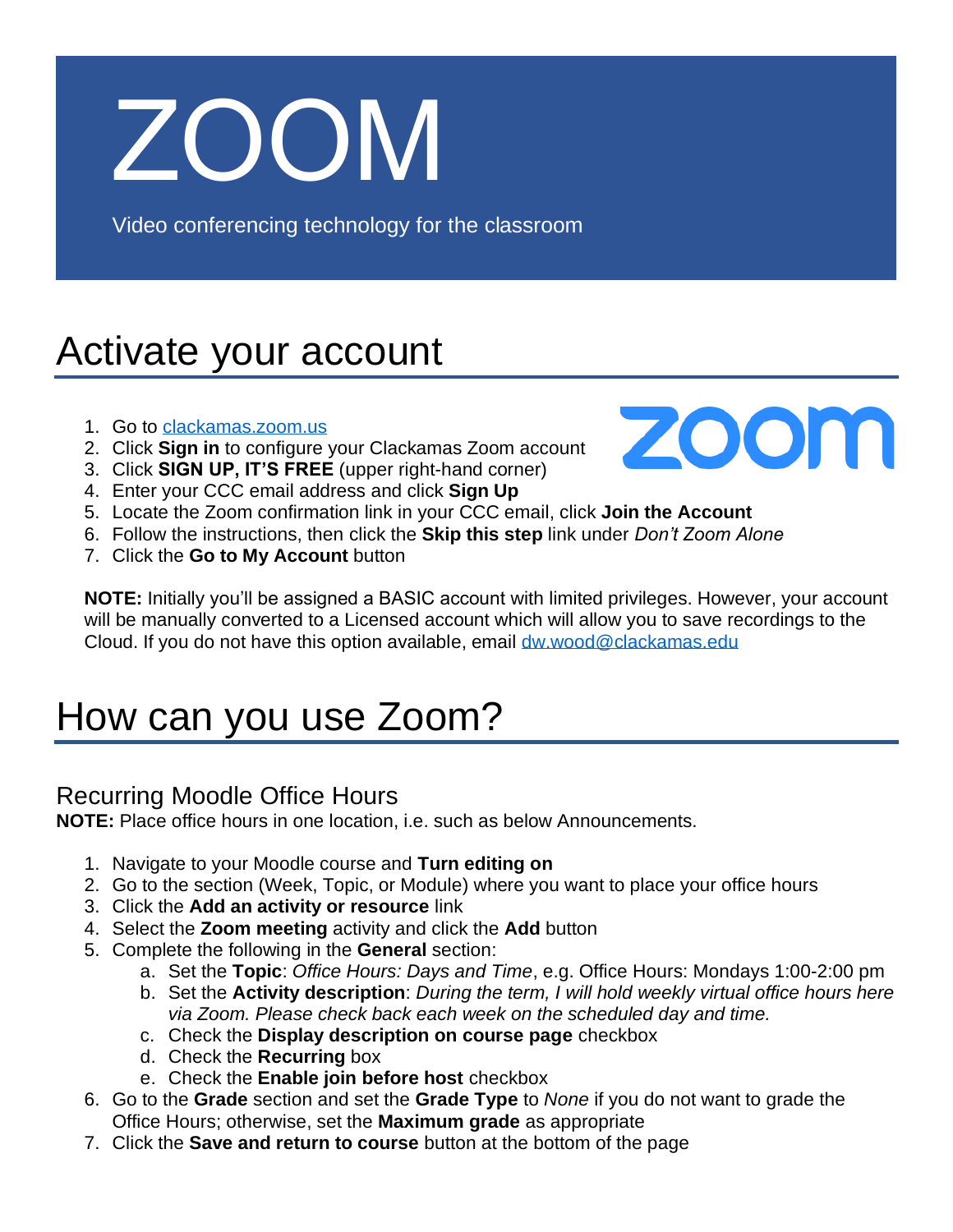### Weekly Moodle Office Hours

**NOTE:** Place office hours in every week, topic, or module.

- 1. Navigate to your Moodle course and **Turn editing on**
- 2. Go to the section (Week, Topic, or Module) where you want to place your office hours
- 3. Click the **Add an activity or resource** link
- 4. Select the **Zoom meeting** activity and click the **Add** button
- 5. Complete the following in the **General** section:
	- a. Set the **Topic**: *Office Hours Week #: Day and Time*, e.g. Office Hours Week #1: Monday 1:00-2:00 pm
	- b. Set the **Activity description**: *During the term, I will hold weekly virtual office hours here via Zoom. Please check back on the scheduled day and time.*
	- c. Check the **Display description on course page** checkbox
	- d. Set the **When** and **Duration** of your office hours
	- e. Check the **Enable join before host** checkbox
- 6. Go to the **Grade** section and set the **Grade Type** to *None* if you do not want to grade the Office Hours; otherwise, set the **Maximum grade** as appropriate
- 7. Click the **Save and return to course** button at the bottom of the page
- 8. **Edit** the Zoom meeting to **duplicate** it for each session/week
- 9. Update the **Topic** and **When** values accordingly and move them into the desired location

#### Moodle Online Lecture Capture

- 1. Login to **clackamas.zoom.us**
- 2. Select **Meetings**
- 3. Select **Schedule a New Meeting**
- 4. Complete the following information at minimum:
	- a. **Topic**
	- b. **Description (optional)**
	- c. **When** and **Duration**
	- d. Under the **Meeting Options** set:
		- i. Check the **Enable join before host** checkbox
		- ii. Check the **Mute participants before entry** checkbox
		- iii. OPTIONAL: Check the **Record the meeting automatically** checkbox
- 5. Click the **Save** button
- 6. From the **Join URL** line, click the **Copy the invitation** link to save the URL to your clipboard
- 7. Navigate to your Moodle course and **Turn editing on**
- 8. Go to the section (Week, Topic, or Module) for your lecture
- 9. Click **Add an activity or resource**
- 10.Select the **URL** resource and click the **Add** button
- 11.Complete the following in the **General** section:
	- a. **Activity name**: [Topic] Live Video Lecture
	- b. **Activity description**: During the term, I will hold lectures here
	- c. Click the **Save and return to course** button

**NOTE:** Watch this video on Recording a Zoom Meeting:<https://youtu.be/lZHSAMd89JE>